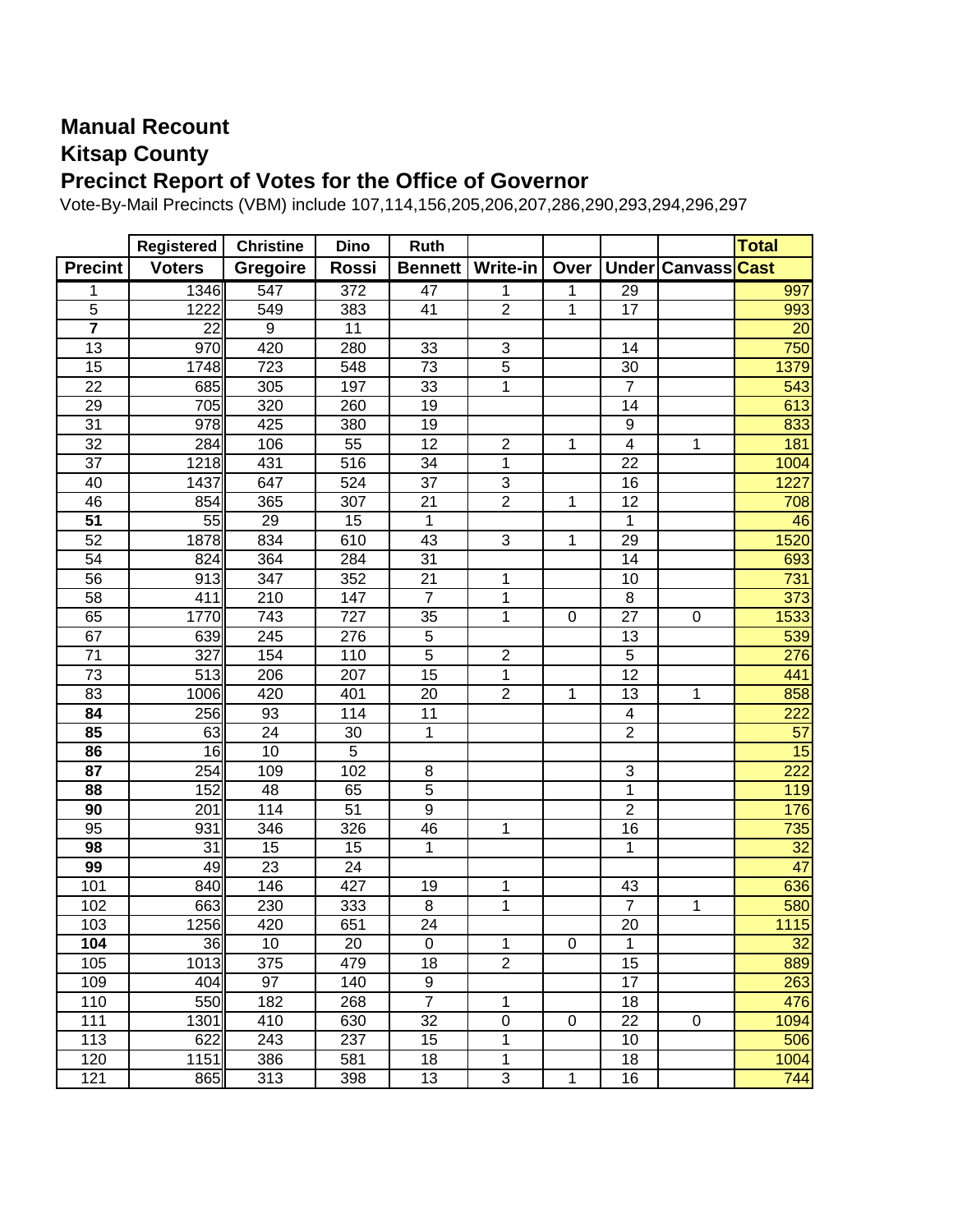|                  | <b>Registered</b> | <b>Christine</b> | <b>Dino</b>      | <b>Ruth</b>      |                |             |                  |                    | <b>Total</b> |
|------------------|-------------------|------------------|------------------|------------------|----------------|-------------|------------------|--------------------|--------------|
| <b>Precint</b>   | <b>Voters</b>     | Gregoire         | Rossi            | <b>Bennett</b>   | Write-in       | Over        |                  | Under Canvass Cast |              |
| 122              | 462               | 143              | 234              | 12               |                |             | 4                |                    | 393          |
| 125              | 932               | 301              | 421              | 19               | $\mathfrak{S}$ |             | 11               |                    | 755          |
| 126              | 449               | 140              | 225              | 11               |                |             | $\mathfrak{B}$   | 1                  | 380          |
| 127              | 1125              | 398              | 510              | 23               | 1              | 0           | 14               | $\mathbf 0$        | 946          |
| 128              | 1203              | 414              | 531              | 25               |                |             | 15               |                    | 985          |
| 129              | 406               | 130              | 181              | 5                |                |             | $\overline{7}$   |                    | 323          |
| 130              | 604               | 273              | 238              | $\overline{9}$   |                |             | 12               |                    | 532          |
| 135              | 461               | 162              | 225              | $\overline{12}$  | 1              |             | $\boldsymbol{9}$ |                    | 409          |
| 137              | 697               | 264              | 299              | $\overline{7}$   | $\overline{2}$ |             | 10               |                    | 582          |
| 139              | 459               | 146              | 211              | $\overline{14}$  |                |             | $\overline{7}$   |                    | 378          |
| 140              | 719               | 264              | 327              | $\boldsymbol{9}$ | $\overline{c}$ | $\mathbf 0$ | 10               | $\pmb{0}$          | 612          |
| 141              | 931               | 338              | 423              | 15               | $\overline{1}$ |             | $\overline{17}$  |                    | 794          |
| $\overline{142}$ | 591               | $\overline{218}$ | 268              | $\overline{12}$  | 1              |             | $\overline{5}$   |                    | 504          |
| $\overline{143}$ | 888               | 354              | $\overline{343}$ | $\overline{22}$  |                |             | 13               |                    | 732          |
| 144              | 575               | 169              | 296              | $\overline{14}$  |                |             | $\overline{7}$   |                    | 486          |
| 146              | 736               | 288              | 288              | 16               | 3              |             | 14               |                    | 609          |
| 147              | 1059              | 358              | 530              | 10               | $\mathbf{1}$   |             | 11               |                    | 910          |
| 148              | 929               | 297              | 444              | 26               |                |             | 21               |                    | 788          |
| 149              | 850               | 252              | 440              | 12               | $\pmb{0}$      | 0           | 12               |                    | 716          |
| 150              | 792               | 261              | 375              | 13               | $\,0\,$        | $\pmb{0}$   | 9                | $\pmb{0}$          | 658          |
| 151              | 1298              | 419              | 654              | 43               | $\overline{2}$ | $\pmb{0}$   | 19               | $\pmb{0}$          | 1137         |
| 152              | 922               | 344              | 452              | $\overline{4}$   | $\overline{2}$ | 0           | 14               | 0                  | 816          |
| 155              | 965               | 328              | 454              | 23               |                |             | 18               |                    | 823          |
| 157              | 1129              | 384              | 518              | 29               | 1              | $\pmb{0}$   | 15               | $\mathsf 0$        | 947          |
| 159              | 419               | 183              | 169              | 5                |                |             | $\,6$            |                    | 363          |
| 160              | 743               | 272              | 296              | 12               | 3              |             | 12               | 1                  | 596          |
| 161              | 1208              | 369              | 610              | $\overline{25}$  | $\overline{2}$ | 0           | 22               | $\overline{0}$     | 1028         |
| 162              | 1069              | 346              | 545              | 13               | $\overline{2}$ | $\mathbf 0$ | 19               | $\mathbf 0$        | 925          |
| 163              | 545               | 179              | 278              | $\overline{12}$  | 1              |             | $\overline{7}$   |                    | 477          |
| 164              | 960               | 344              | 480              | $\overline{16}$  | 1              |             | 11               |                    | 852          |
| 165              | 694               | 263              | 300              | $\overline{15}$  | $\overline{1}$ | $\mathbf 0$ | 9                |                    | 588          |
| 170              | 626               | 260              | 262              | 15               |                |             | $\,6$            |                    | 543          |
| 173              | 795               | 313              | 336              | $\overline{12}$  | 1              |             | 16               |                    | 678          |
| 175              | 829               | 305              | 333              | 23               |                |             | 13               |                    | 674          |
| 201              | 691               | 296              | 272              | 24               | 0              | 0           | 17               | $\boldsymbol{0}$   | 609          |
| 202              | 903               | 320              | 388              | 30               | 3              | 0           | 14               | $\mathbf 1$        | 756          |
| 203              | 1268              | 461              | 509              | 35               | $\mathbf 5$    | 0           | 28               | 0                  | 1038         |
| 204              | 711               | 281              | 270              | 18               | $\overline{2}$ | 0           | 13               |                    | 584          |
| 212              | 1089              | 430              | 446              | 35               | 1              | $\pmb{0}$   | 29               | 0                  | 941          |
| 213              | 1252              | 418              | 597              | 23               | 0              | 0           | 23               | 1                  | 1062         |
| 215              | 733               | 295              | 302              | 9                | $\overline{2}$ | 0           | 13               | 0                  | 621          |
| 216              | 1113              | 353              | 513              | 32               | $\overline{2}$ | 0           | 16               | $\boldsymbol{0}$   | 916          |
| 217              | 766               | 279              | 362              | 22               | 0              | 0           | 10               | $\boldsymbol{0}$   | 673          |
| 218              | 830               | 308              | 375              | 26               | 1              | $\mathbf 0$ | $\overline{7}$   | $\boldsymbol{0}$   | 717          |
| 219              | 742               | 211              | 383              | 23               | 1              | 0           | 17               | $\boldsymbol{0}$   | 635          |
| 221              | 1248              | 528              | 512              | 27               | 1              | 0           | 20               | $\boldsymbol{0}$   | 1088         |
| 222              | 497               | 160              | 222              | 19               | 1              | $\pmb{0}$   | $\overline{7}$   | 0                  | 409          |
| 223              | 745               | 251              | 332              | 24               | 0              | 0           | 9                | $\pmb{0}$          | 616          |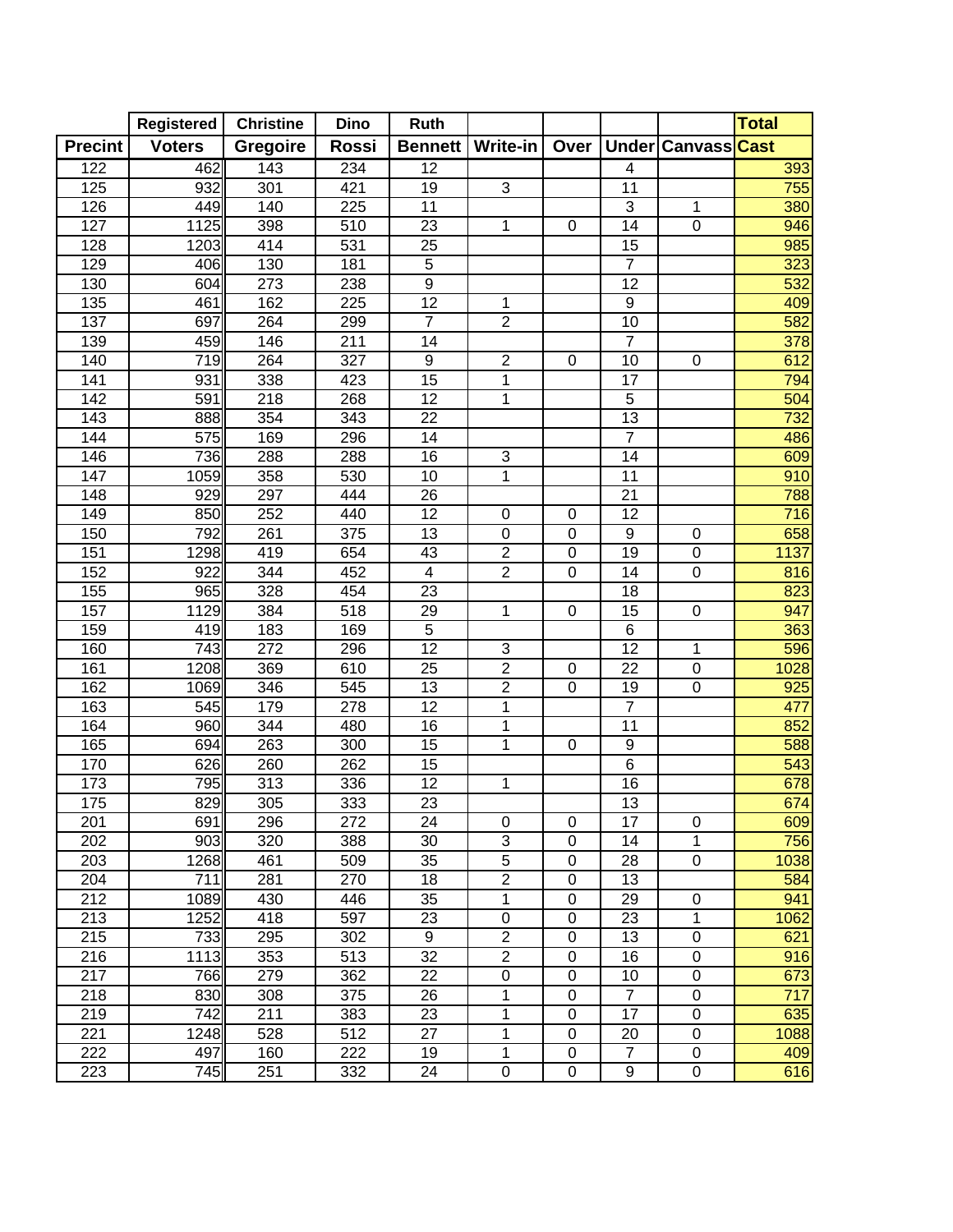|                  | Registered    | <b>Christine</b> | <b>Dino</b>      | <b>Ruth</b>     |                               |                            |                           |                    | <b>Total</b>           |
|------------------|---------------|------------------|------------------|-----------------|-------------------------------|----------------------------|---------------------------|--------------------|------------------------|
| <b>Precint</b>   | <b>Voters</b> | Gregoire         | Rossi            | <b>Bennett</b>  | <b>Write-in</b>               | Over                       |                           | Under Canvass Cast |                        |
| $\overline{227}$ | 941           | 319              | 416              | $\overline{23}$ | 1                             | $\pmb{0}$                  | $\overline{16}$           | $\boldsymbol{0}$   | 775                    |
| 230              | 1090          | 348              | 531              | 33              | $\overline{c}$                | $\mathbf 0$                | 12                        | $\mathbf 0$        | 926                    |
| 232              | 1097          | 361              | 570              | 19              | 1                             | $\mathbf 0$                | 14                        | $\boldsymbol{0}$   | 965                    |
| 240              | 733           | 302              | 315              | 20              | 3                             | $\pmb{0}$                  | 15                        | 0                  | 655                    |
| 241              | 671           | 246              | 312              | 25              | 0                             | 0                          | 8                         | 0                  | 591                    |
| 242              | 610           | $\overline{212}$ | 312              | 12              | $\mathbf{1}$                  | $\mathbf 0$                | $\overline{7}$            | $\mathbf 0$        | 544                    |
| 245              | 573           | 202              | 284              | $\overline{7}$  |                               |                            | 8                         |                    | 501                    |
| 246              | 1040          | 379              | 486              | 21              | $\overline{2}$                | 0                          | 18                        | $\mathbf 0$        | 906                    |
| 247              | 900           | 361              | 396              | 18              | $\mathsf 0$                   | $\mathbf 0$                | $\overline{19}$           | $\boldsymbol{0}$   | 794                    |
| 250              | 935           | 356              | 391              | 18              | $\mathbf 0$                   | $\mathbf 0$                | 13                        | $\overline{0}$     | 778                    |
| 252              | 738           | 260              | 345              | 22              | $\overline{3}$                | $\mathbf 0$                | $\overline{12}$           | $\boldsymbol{0}$   | 642                    |
| 255              | 450           | 209              | 190              | $\overline{8}$  | 1                             |                            | 1                         | $\overline{2}$     | 411                    |
| 257              | 1045          | 368              | 499              | $\overline{27}$ | $\overline{2}$                | 0                          | $\overline{15}$           | $\overline{0}$     | 911                    |
| 258              | 1126          | $\overline{417}$ | $\overline{519}$ | 29              | $\overline{2}$                | $\overline{0}$             | $\overline{12}$           | $\overline{0}$     | 979                    |
| 260              | 1146          | 412              | $\overline{537}$ | $\overline{35}$ | $\overline{0}$                | $\overline{0}$             | 14                        | $\overline{0}$     | 998                    |
| 263              | 997           | $\overline{322}$ | 472              | $\overline{26}$ | 1                             | 1                          | 12                        | $\overline{0}$     | 834                    |
| 265              | 616           | $\overline{218}$ | 314              | $\overline{12}$ | 1                             | $\pmb{0}$                  | 8                         | $\pmb{0}$          | 553                    |
| 266              | 816           | 287              | 385              | 27              | $\overline{2}$                | 0                          | $\boldsymbol{9}$          | $\mathsf 0$        | 710                    |
| 267              | 801           | 345              | 275              | 29              | $\overline{2}$                | 0                          | 10                        |                    | 661                    |
| 269              | 706           | 263              | 283              | 17              | 0                             | 0                          | 12                        |                    | 575                    |
| 270              | 1054          | 418              | 417              | 33              | $\overline{2}$                | 0                          | 19                        | 0                  | 889                    |
| 271              | 582           | 200              | 247              | 9               | 0                             | 0                          | 12                        | $\pmb{0}$          | 468                    |
| 272              | 1069          | 354              | 486              | 14              | $\mathsf 0$                   | $\mathbf 0$                | 15                        | 0                  | 869                    |
| 275              | 618<br>62     | 198<br>21        | 254              | 29<br>$\pmb{0}$ | 0                             | $\mathsf 0$<br>$\mathbf 0$ | $\sqrt{3}$<br>$\mathbf 0$ | $\mathsf 0$        | 484<br>$\overline{56}$ |
| 278<br>280       |               | 320              | 35<br>431        | 37              | $\mathbf 0$<br>$\overline{c}$ | 0                          | 17                        | 0                  |                        |
| 281              | 1005<br>1511  | 533              | 801              | 20              | $\mathbf 1$                   | $\mathbf 0$                | 25                        | $\overline{0}$     | 807<br>1380            |
| 282              | 803           | 271              | 343              | 26              | $\overline{2}$                | $\mathbf 0$                | $\overline{7}$            | $\boldsymbol{0}$   | 649                    |
| 285              | 201           | 88               | 87               | 6               |                               |                            | $\overline{2}$            |                    | 183                    |
| 292              | 784           | 303              | 380              | 20              | $\pmb{0}$                     | 0                          | $\overline{7}$            | $\pmb{0}$          | 710                    |
| 295              | 555           | 200              | 258              | $\overline{12}$ | $\mathbf 1$                   | $\mathbf 0$                | 16                        | $\overline{0}$     | 487                    |
| 301              | 1065          | 689              | 233              | 25              | $\pmb{0}$                     | 0                          | 29                        | $\pmb{0}$          | 976                    |
| 302              | 607           | 371              | 156              | $\overline{7}$  | 0                             | 0                          | 4                         | $\mathsf 0$        | 538                    |
| 304              | 1277          | 741              | 375              | 23              | $\overline{2}$                | $\mathsf 0$                | 26                        | $\boldsymbol{0}$   | 1167                   |
| 305              | 611           | 321              | 228              | 5               | 0                             | $\mathbf 0$                | 16                        | $\mathbf 0$        | 570                    |
| 310              | 630           | 383              | 187              | 11              | 0                             | 0                          | 6                         |                    | 587                    |
| 312              | 1001          | 586              | 310              | 9               | 0                             | $\pmb{0}$                  | 12                        | 0                  | 917                    |
| 314              | 581           | 353              | 170              | 9               | 0                             | 0                          | 12                        | $\pmb{0}$          | 544                    |
| 315              | 1007          | 563              | 312              | 21              | 0                             | 0                          | 19                        | $\pmb{0}$          | 915                    |
| 317              | 608           | 363              | 174              | 15              | 1                             | 0                          | $\overline{7}$            | $\boldsymbol{0}$   | 560                    |
| 318              | 701           | 413              | 215              | 8               | 1                             | 0                          | 14                        | 0                  | 651                    |
| 320              | 658           | 380              | 206              | 8               | 3                             | 0                          | 14                        | $\boldsymbol{0}$   | 611                    |
| 321              | 387           | 235              | 118              | 5               | $\mathbf 0$                   | 0                          | 5                         | $\boldsymbol{0}$   | 363                    |
| 322              | 472           | 309              | 118              | 8               | $\mathsf 0$                   | $\mathbf 0$                | 6                         | $\boldsymbol{0}$   | 441                    |
| 325              | 704           | 443              | 199              | 8               | 1                             | $\mathsf 0$                | 11                        | $\boldsymbol{0}$   | 662                    |
| 328              | 659           | 411              | 181              | 10              | 1                             | 0                          | 12                        | $\boldsymbol{0}$   | 615                    |
| 330              | 871           | 524              | 229              | 20              | $\overline{c}$                | 0                          | 10                        | $\pmb{0}$          | 785                    |
| 332              | 458           | 271              | 142              | 5               | $\overline{2}$                | $\mathsf 0$                | 6                         | 1                  | 427                    |